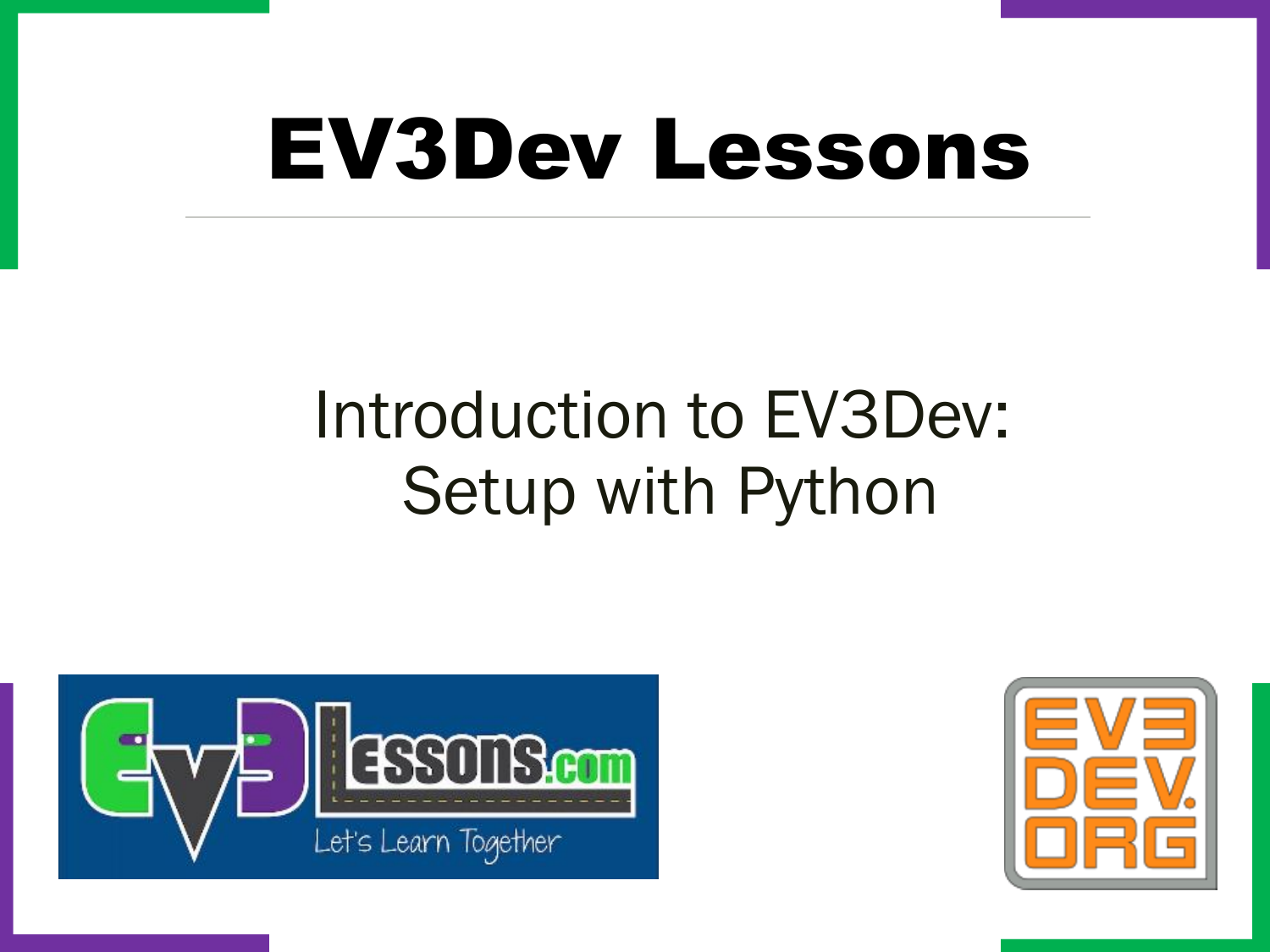## **Objectives**

- Learn how to install ev3dev on an EV3
- Setup Visual Studio Code IDE

■ Prerequisites: none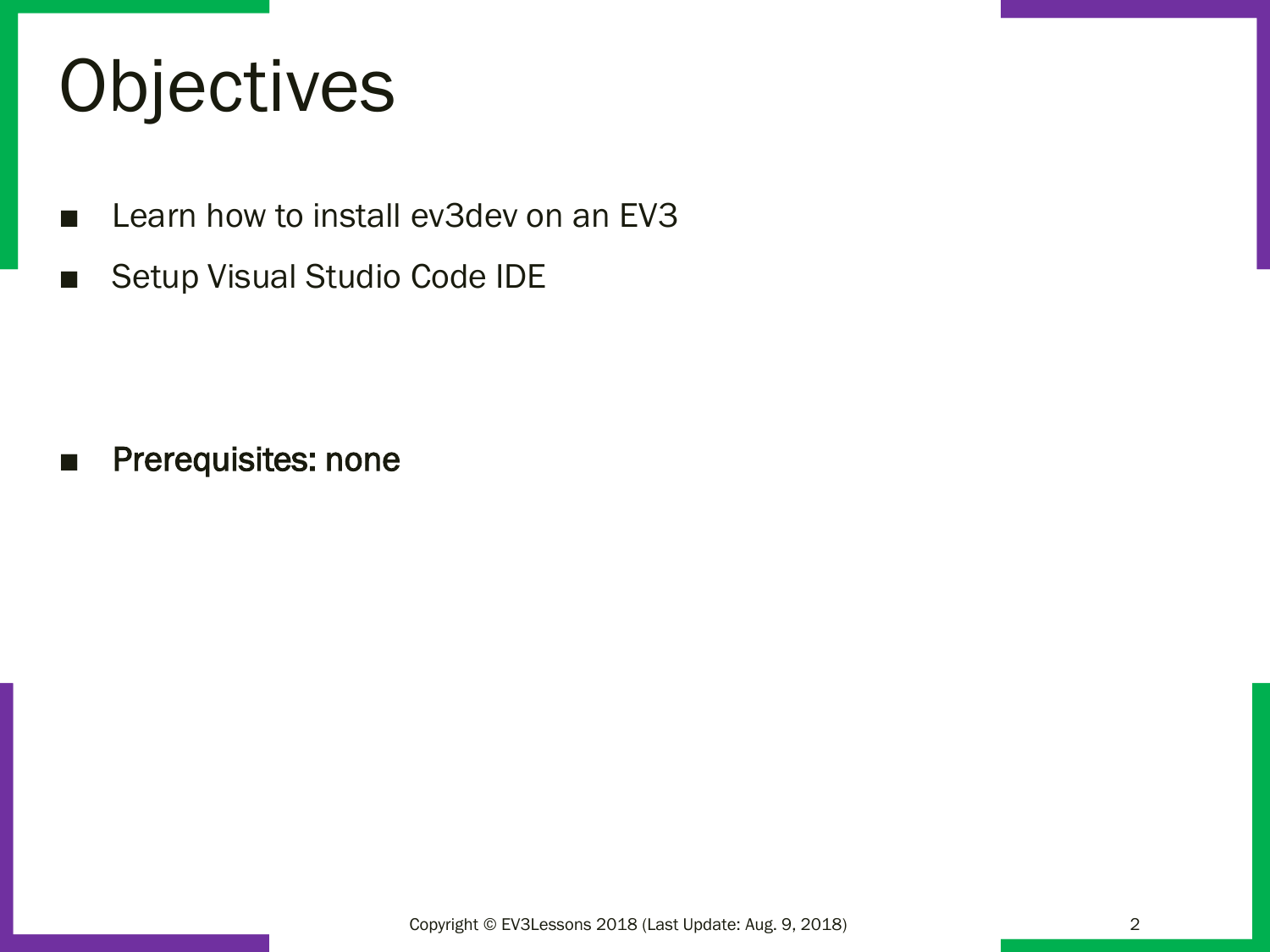#### **Materials**

- EV3 brick
- **USB Download Cable**
- Micro SD card (between 2gb and 32gb, preferably class 8+)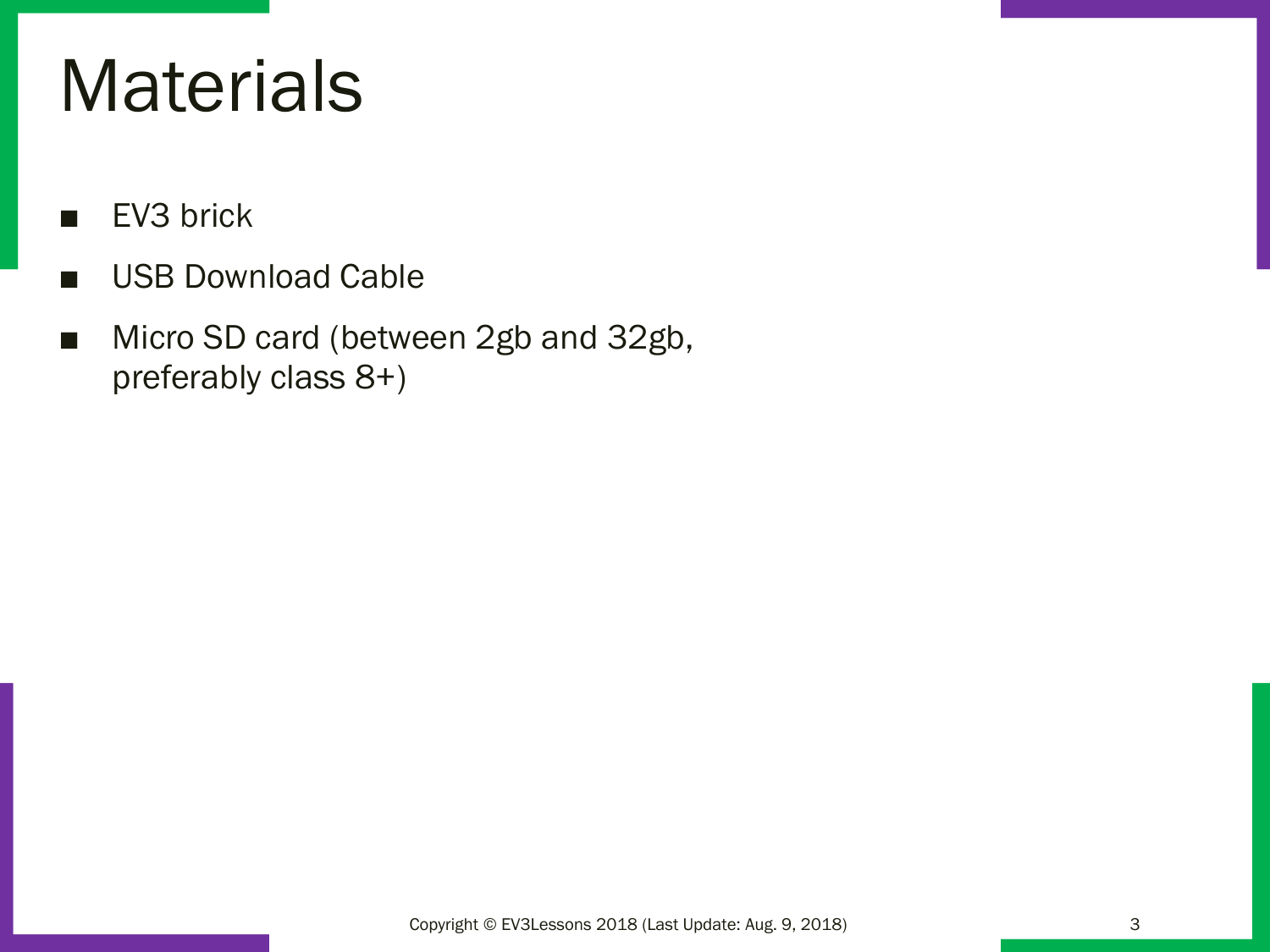#### What is ev3dev?

- ev3dev is a **[Debian Linux-](https://www.debian.org/)based operating system that runs on the** LEGO® MINDSTORMS EV3
- $ev3$ dev allows you to program in different languages (eg. Python,  $C^{++}$ )
- This will also cover installation of Python IDE (Integrated Development Environment)
- *Note that an IDE is not required to write or run ev3dev or Python code on the EV3*
- *While you can edit Python code in any editor, an IDE simplifies various aspects of developing and managing your code.*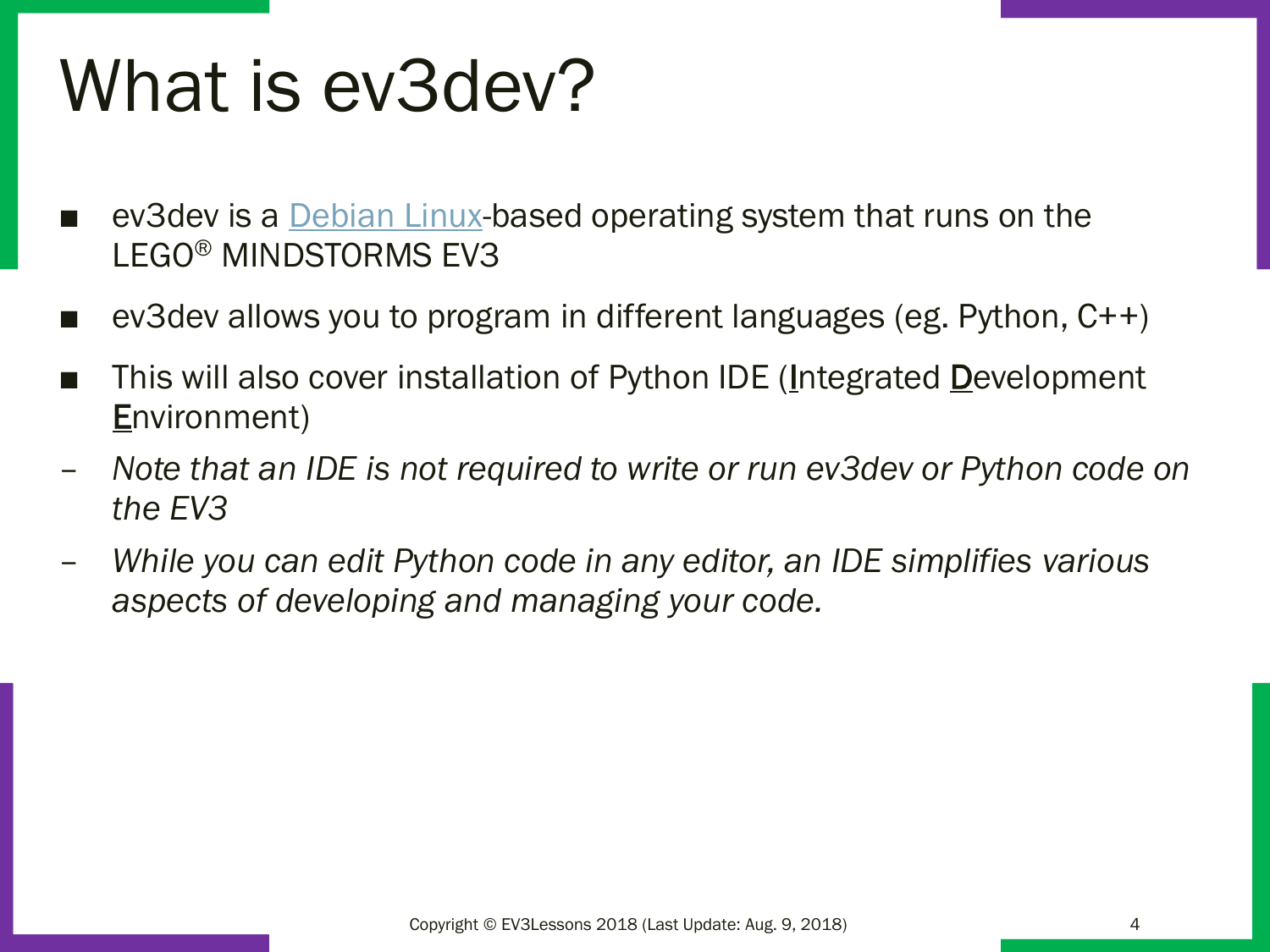# Step 1: Download ev3dev

- Download the latest version of EV3dev for EV3: <https://www.ev3dev.org/downloads/>
- Download ev3dev-stretch beta as that is what is needed for usage with the IDE
- *For a detailed explanation of the differences between ev3dev-jessie and ev3dev-stretch, see the next slide*
- Remember where you downloaded the file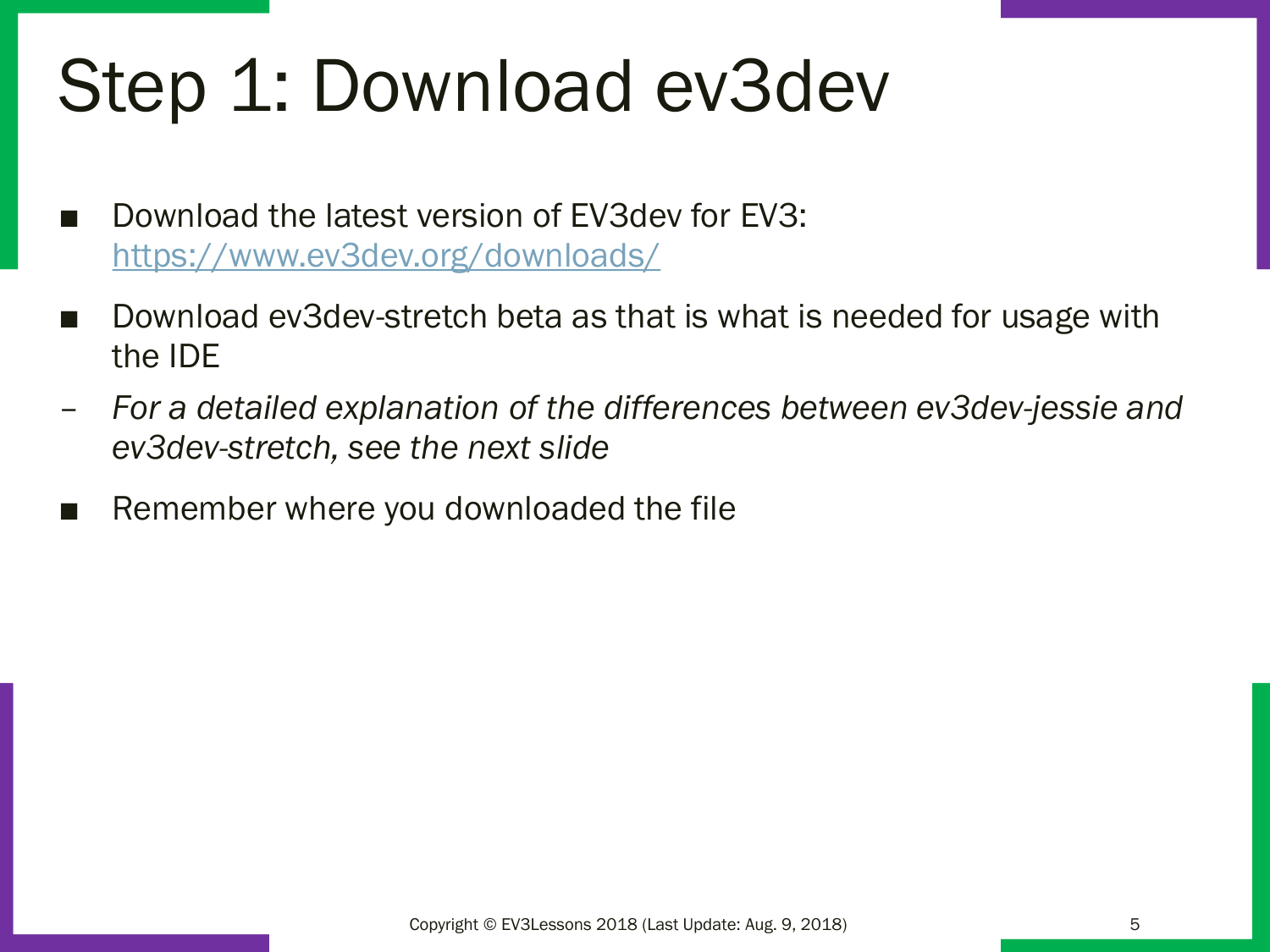#### ev3dev-jessie vs. ev3dev-stretch

- ev3dev-jessie:
- *Programs (and motors, sound, etc.) don't stop when you press the back button (unless you write your program in such a way that it does this, which is not exactly easy to do right)*
- *Doesn't work with VS Code extension*
- *Battery monitor does not automatically turn off the brick to prevent battery damage*
- ev3dev-stretch:
- *Programs (and motors, sound, etc.) should stop when you press the back button.*
- *Does work with VS Code extension.*
- *Battery monitor automatically turns of brick when it reaches too low a voltage*
- *ev3dev2 python package is available, which is easier to use (e.g. it has move steering/move tank type functions)*
- Stretch is recommended for FIRST LEGO League teams because of the support for the IDE and the ev3dev2 library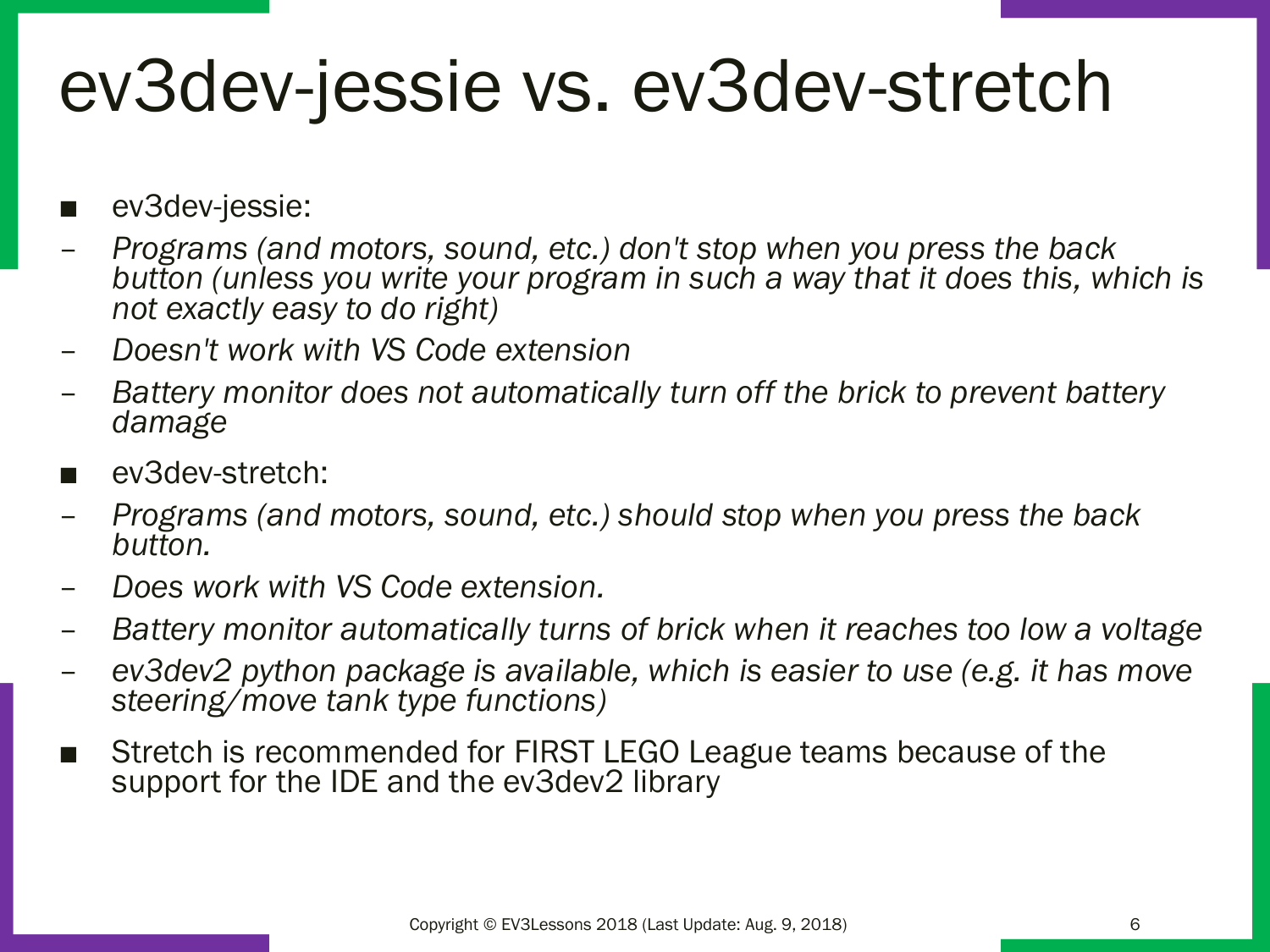#### Step 2: Write Image (Windows, Mac, Linux)

- If you have a favorite tool writing images to SD cards – use that. Otherwise, we recommend that you download and install Etcher: <https://etcher.io/> for your OS
- Select the downloaded file for writing
- Insert the Micro SD card into the computer
- Write to your SD card (in device dropdown)

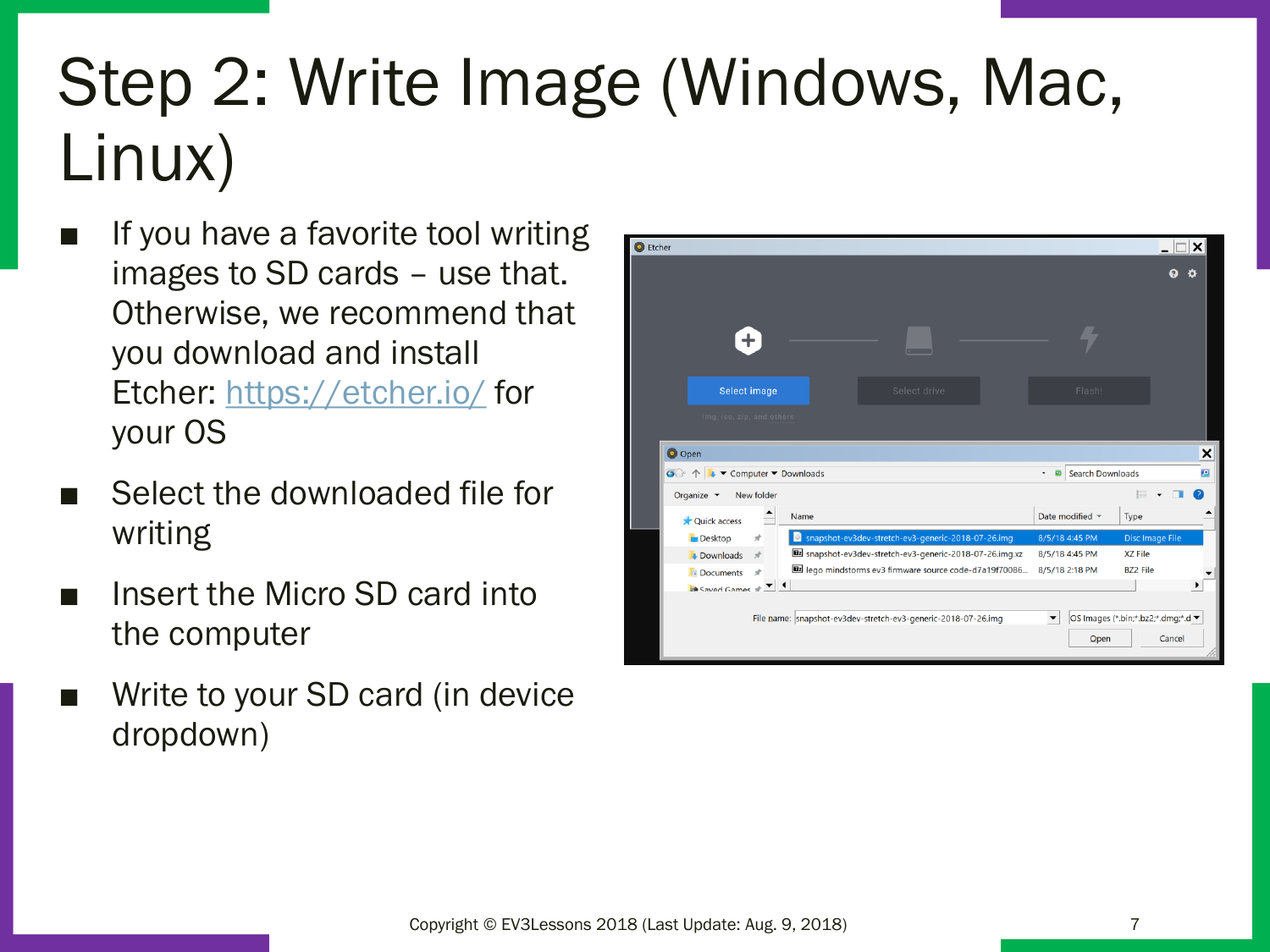# Step 3: Boot ev3dev

- Put the SD Card in your EV3 and power it on.
- At first, you will see the MINDSTORMS boot screen and the red LEDs will be on. This is immediately followed by the ev3dev boot screen and the LEDs changing to orange.
- The LED button lights on the EV3 brick will blink to indicate SD card activity.
- Tip: The SD card can be hard to pull out. Create a little tab out of tape. (Remove tape prior to an FLL tournament.)



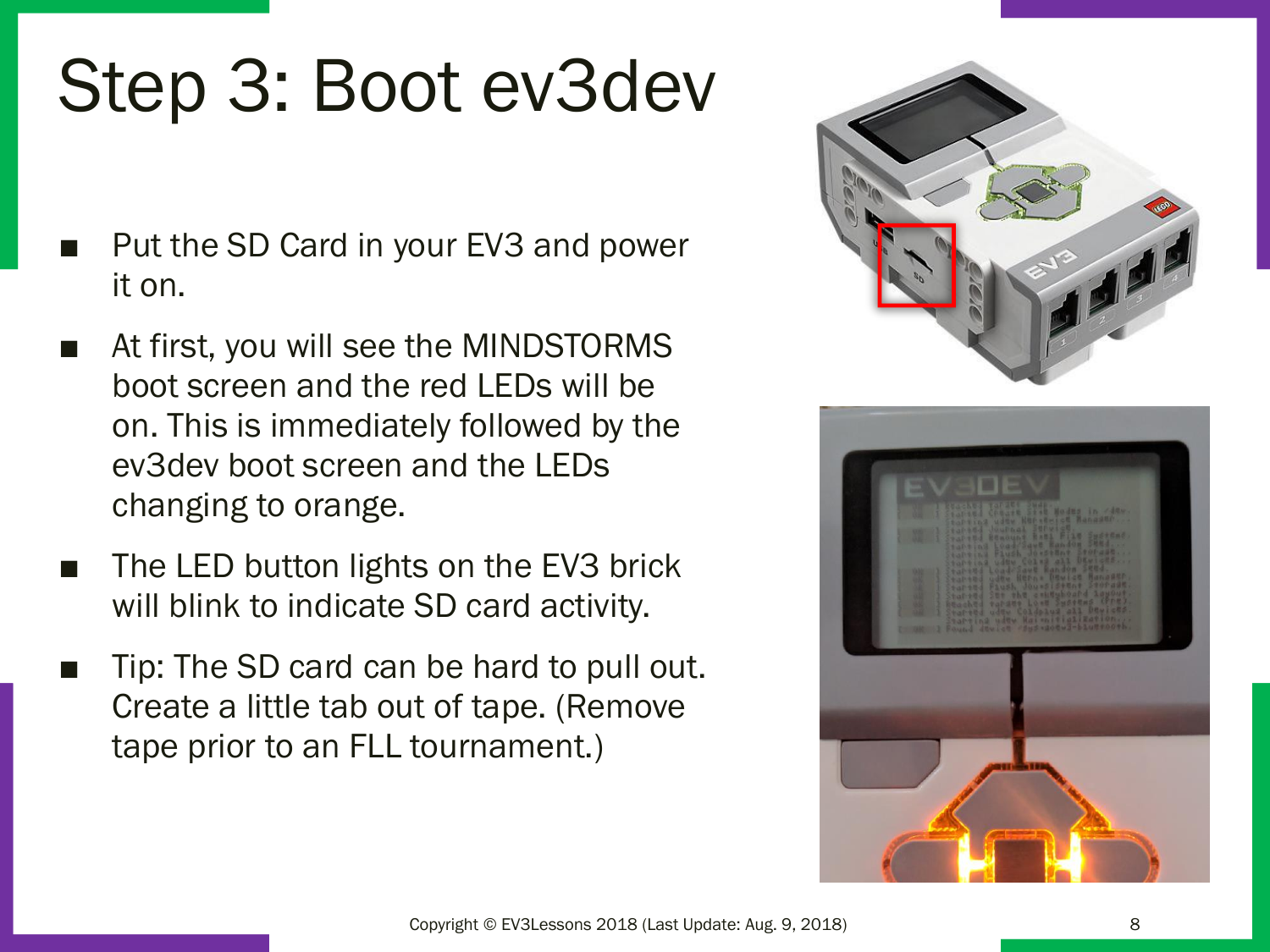#### Step 4: Install Visual Studio Code (VSC) Visual Studio Code - Cod X **A** Secure https://code.visualstudio.com M The Prealgebra Math Vid [ ] world class FLL score [ ] Free Production Mus [ ] Royalty Free Music [ 3 Website Templates

Download and install VSC from <https://code.visualstudio.com/> for Mac, Windows, or Linux.

This is the IDE that you can use to manage your programs.

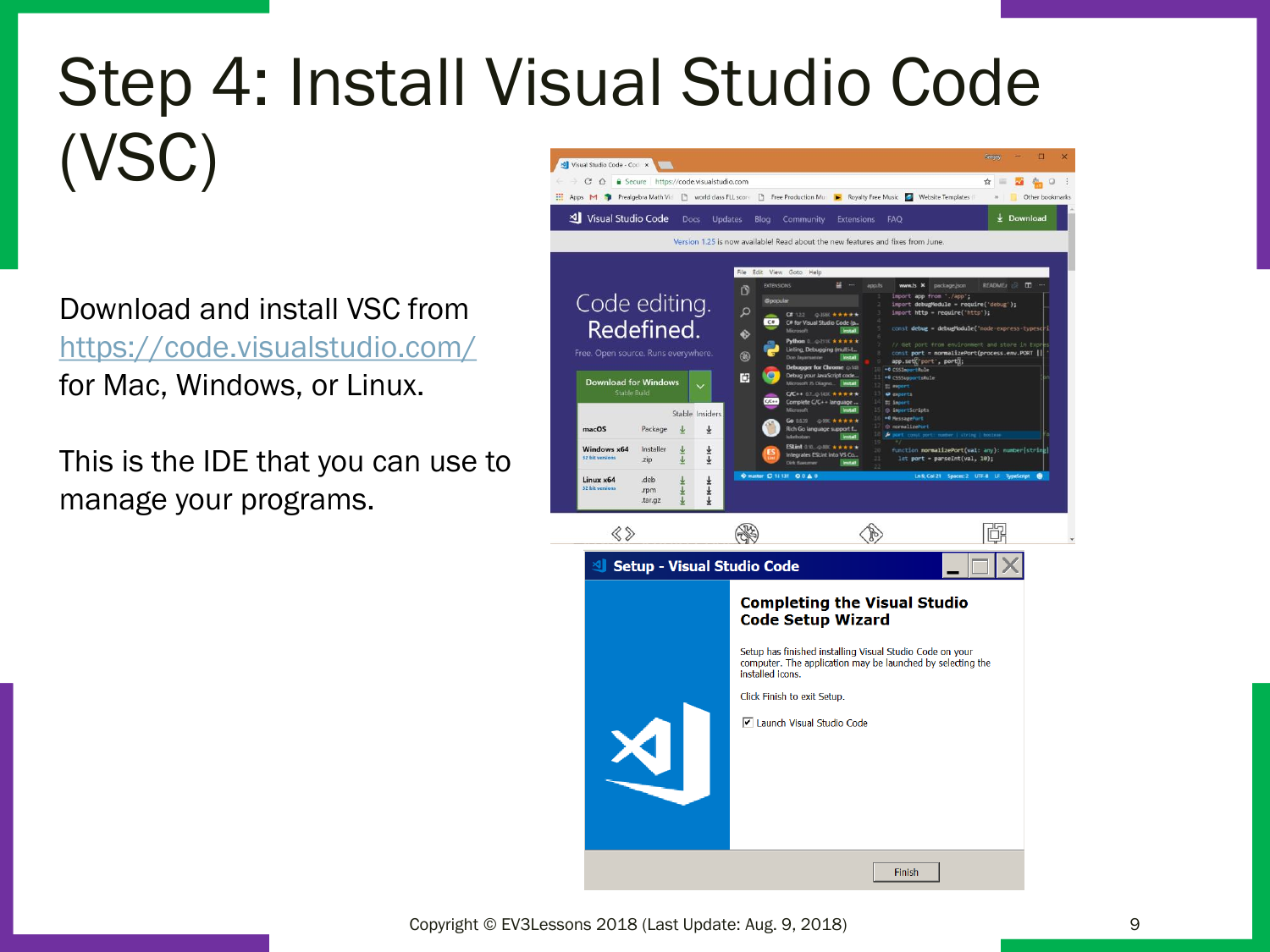# Step 5: Download Sample Project

- Download and extract the following zip [file: https://github.com/ev3dev/vscode](https://github.com/ev3dev/vscode-hello-python/archive/master.zip)hello-python/archive/master.zip
- Open the folder in VSC
- You will see an alert "This workspace" has extension recommendations"  $\rightarrow$ Press "Install All". You might afterward be prompted to install pylint  $\rightarrow$  click install
- Optional: If you want software versioning control, you can also install Git. VSC integrates with Git nicely.



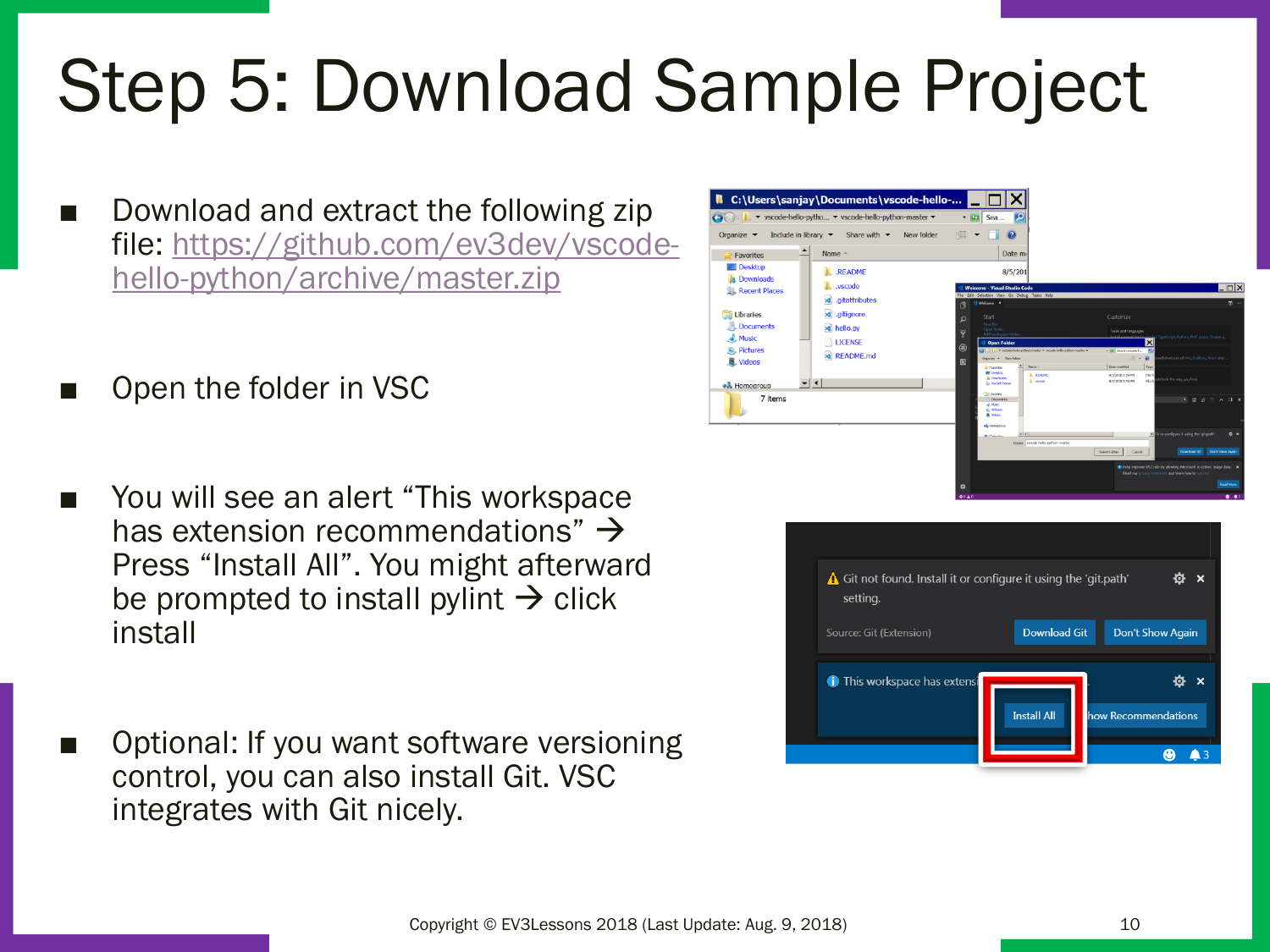# Step 6: Install python 3

- Download and install python3 from:<https://www.python.org/downloads/>
- You won't be running python on your desktop but the IDE setup needs this

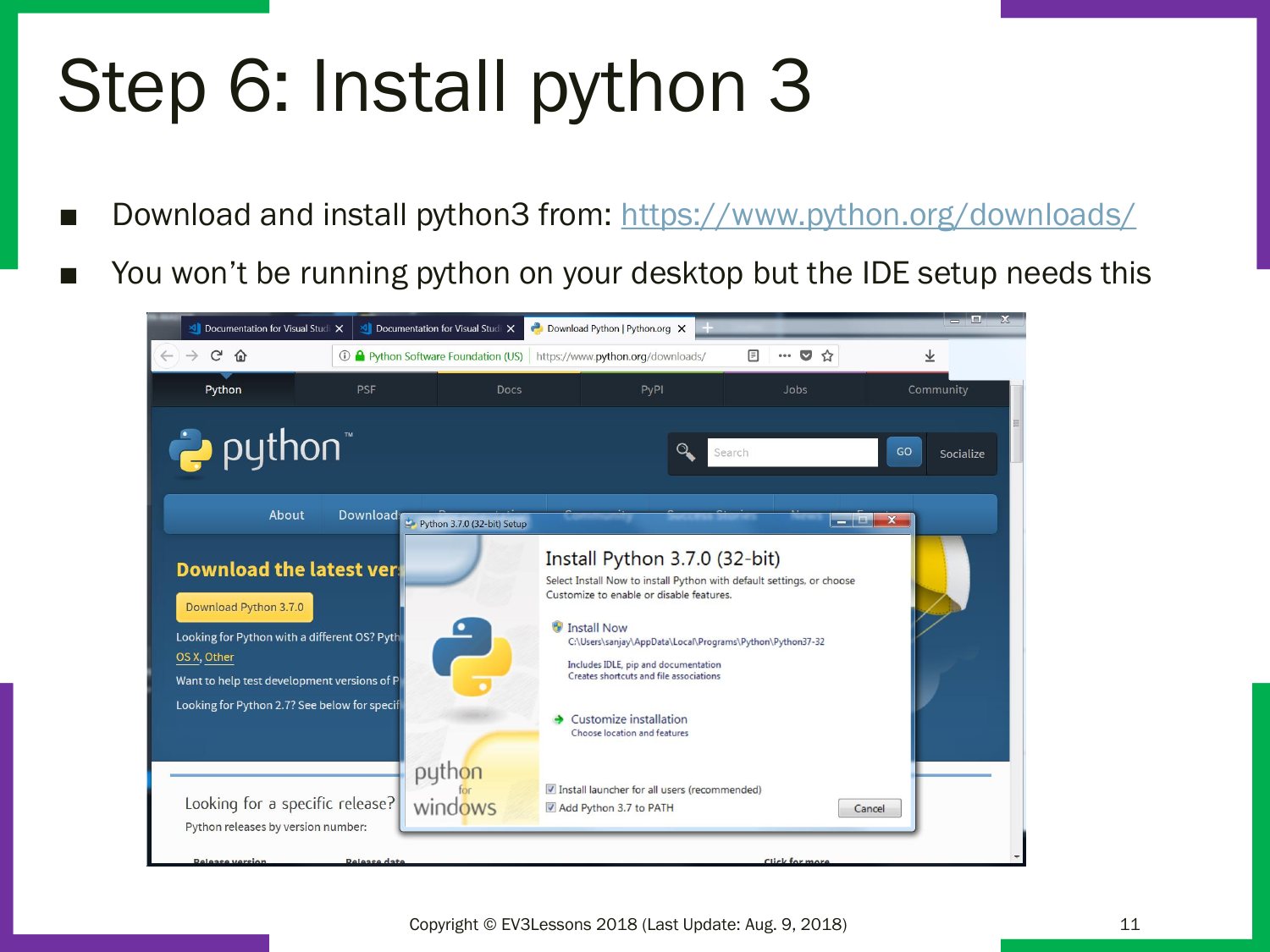# Step 7: Connect to EV3dev

- Click on File Browser
- Then click "Click here to connect to a device" under EV3dev Device Browser
- Plug in your EV3 via USB and you should be able to click on your brick in the new dialog
- Note: if you connect your EV3 using WiFi or Bluetooth, you can connect to the brick by choosing "I don't see my device" and entering an IP address



#### ev3dev Ethernet 4

I don't see my device...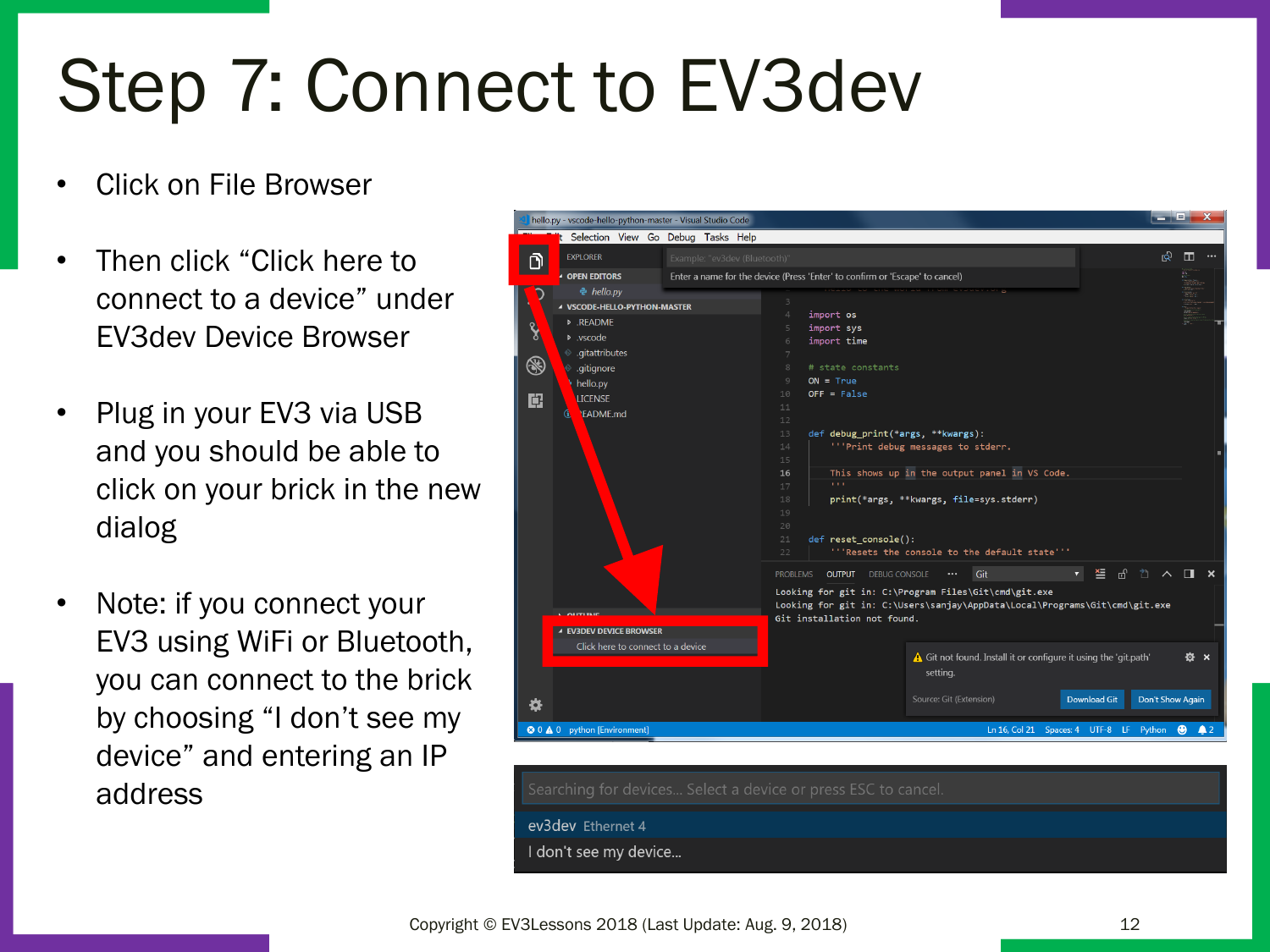# Step 8: Running Code

- You can click on any file (or create a file) in the left pane to edit it in python
- To run a program, click the debugger icon on the left-hand pane and press download and run
- Programs can also be run directly on the brick under the "File Browser  $\rightarrow$ ev3dev" on the robot's Brick Manager



Copyright © EV3Lessons 2018 (Last Update: Aug. 9, 2018)